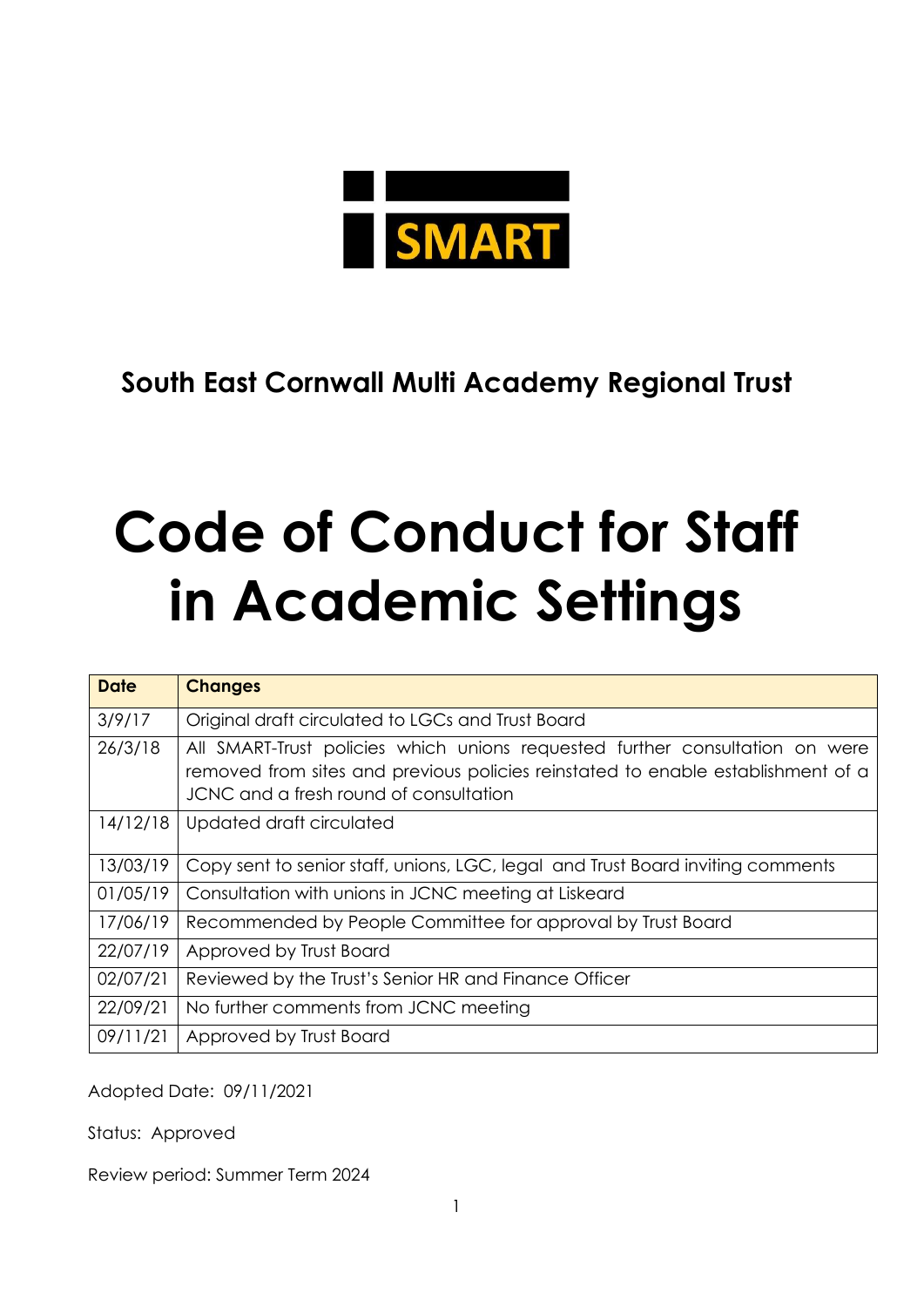# **Contents**

| Introduction                                                                                   | 4  |
|------------------------------------------------------------------------------------------------|----|
| Compliance with the Code of Conduct                                                            | 4  |
| Professional behaviour, conduct and performance                                                | 4  |
| Treating other people equally and with dignity and respect                                     | 4  |
| Appropriate relationships with children and young people                                       | 5  |
| Professional conduct                                                                           | 5  |
| Criminal actions                                                                               | 5  |
| Providing balanced views                                                                       | 5  |
| Personal appearance                                                                            | 6  |
| Gross misconduct                                                                               | 6  |
| Common courtesies                                                                              | 6  |
| Declaration of interests                                                                       | 6  |
| Probity of records and other documents                                                         | 7  |
| Financial inducements                                                                          | 7  |
| <b>Finance Policy</b>                                                                          | 7  |
| <b>Financial interests</b>                                                                     | 7  |
| Declaration of gifts                                                                           | 7  |
| Gifts or hospitality to a member of staff or to a member of their immediate family             | 8  |
| Gifts or hospitality to the Trust                                                              | 9  |
| Use of Trust contacts                                                                          | 9  |
| Use of Trust premises and equipment                                                            | 9  |
| Other employment and private trading                                                           | 9  |
| Health, Safety and Wellbeing                                                                   | 10 |
| Substance use, misuse and abuse, including alcohol, prescribed medication and<br>illegal drugs | 10 |
| Use of communication systems                                                                   | 10 |
| Confidentiality                                                                                | 12 |
| Managing data                                                                                  | 12 |
| Disclosing data                                                                                | 12 |
| Protecting the anonymity of teaching staff                                                     | 13 |
| Access to data                                                                                 | 13 |
| Copyright                                                                                      | 13 |
| Confidential reporting procedure (Whistleblowing)                                              | 13 |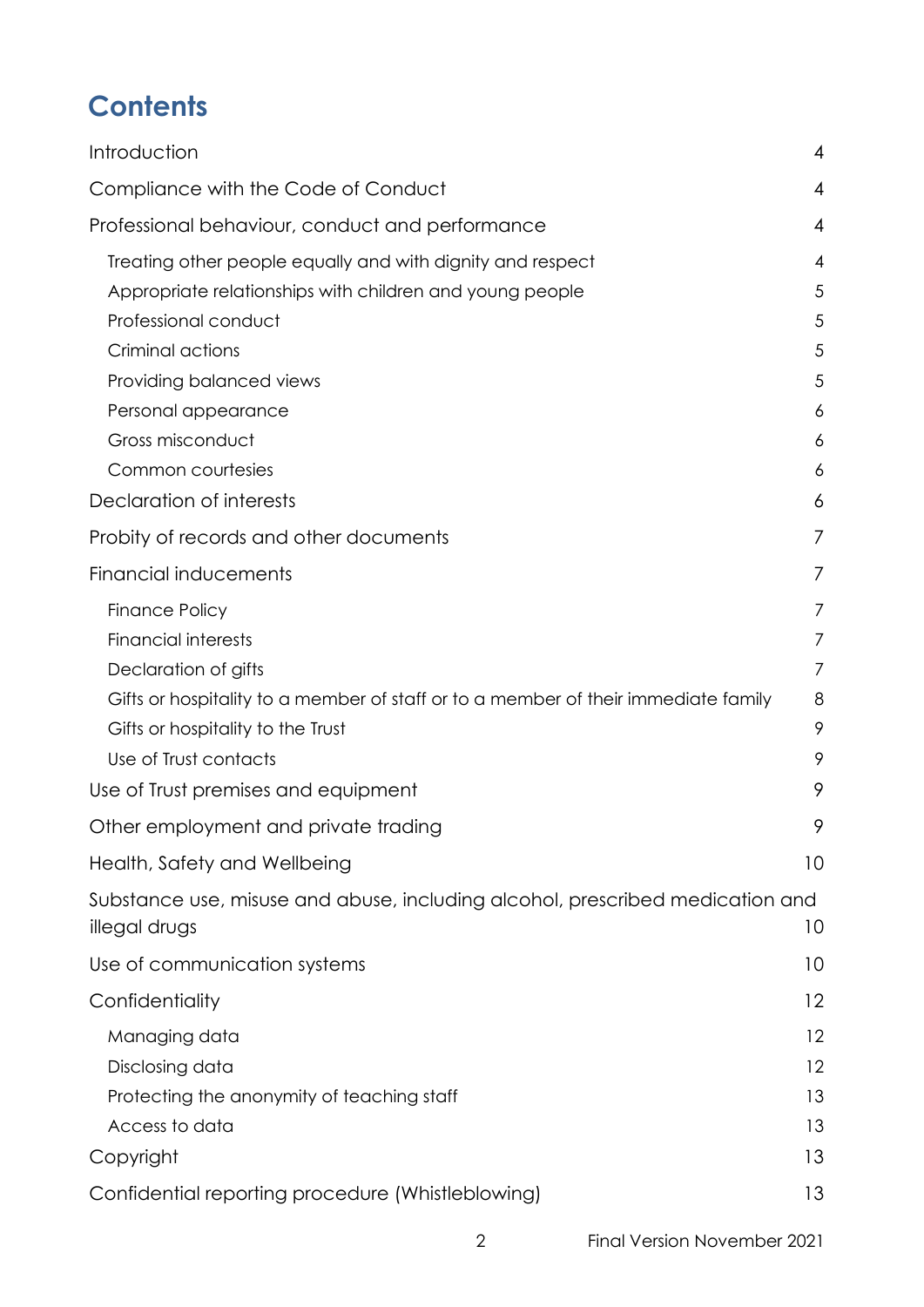| 14<br>15<br>RELATED PARTIES DECLARATION<br>16<br>Register of Gifts and Hospitality<br>17<br>Definition of terms<br>18<br>Summary of required reading and declaration: | Patents and inventions | 14 |
|-----------------------------------------------------------------------------------------------------------------------------------------------------------------------|------------------------|----|
|                                                                                                                                                                       | Key contact            |    |
|                                                                                                                                                                       | Appendices             |    |
|                                                                                                                                                                       |                        |    |
|                                                                                                                                                                       |                        |    |
|                                                                                                                                                                       |                        |    |
|                                                                                                                                                                       |                        |    |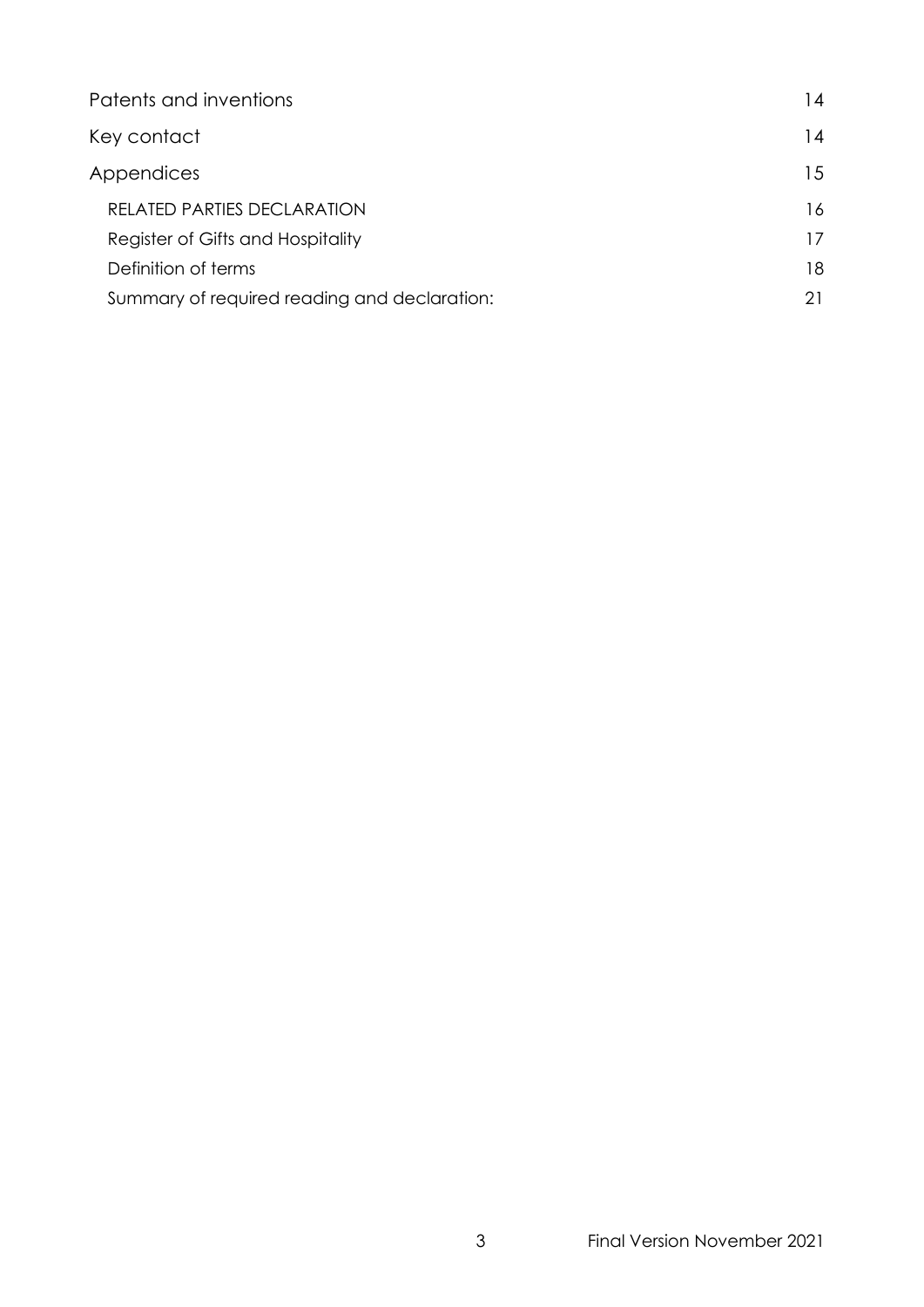# <span id="page-3-0"></span>**Introduction**

The Trust relies upon the goodwill, reliability and loyalty of its employees. As a publicly funded body, the public expect conduct of the highest standards from Trust's staff and public confidence would be shaken should suspicion arise that any staff member might be influenced by improper motives.

All staff have personal and legal responsibilities, including (but not limited to); treating others with dignity and respect; acting honestly and in the best interests of the Trust; using public funds and Trust equipment appropriately, responsibly and lawfully; adhering to health and safety guidelines; practising equality of opportunity at all times. These expectations are set out below and should be fully observed by all employees at all levels as well as all members, trustees, local governors, volunteers and other adults engaged by SMART; for the purposes of this policy, they will be collectively referred to as "staff".

This document is not a prescriptive guide to what staff should and should not do. It highlights the principal areas where staff need to be aware of their responsibilities when working in the Trust and is a framework for expected standards of behaviour. Staff should ensure they are familiar with the specific policies that underpin these behaviours through reference to the documents highlighted as "required reading" throughout this Code, as summarised at the Appendices. If these documents are not supplied at induction, the employee should be given to them by their line manager. In addition to this copies can be accessed them via the Trust's website.

# <span id="page-3-1"></span>**Compliance with the Code of Conduct**

Failure to comply with the Code of Conduct and with the associated Trust's policies may result in disciplinary action being taken.

# <span id="page-3-2"></span>**Professional behaviour, conduct and performance**

## <span id="page-3-3"></span>**Treating other people equally and with dignity and respect**

Staff should always remember their responsibilities to the community they serve and ensure courteous, efficient and impartial service delivery to all groups and all individuals.

All staff are required to treat other colleagues, students and external contacts, such as parents/carers, with dignity and respect and to comply with the Trust's equality expectations. Within the workplace there should be mutual respect and employees' language and behaviour should be conducive to a productive and professional work environment, with all employees having the right to be treated with fairness and equity.

Unacceptable behaviour such as discrimination, bullying, harassment or intimidation will not be tolerated by the Trust. This includes physical and verbal abuse and use of inappropriate language or unprofessional behaviour with colleagues, students, parents/carers or others.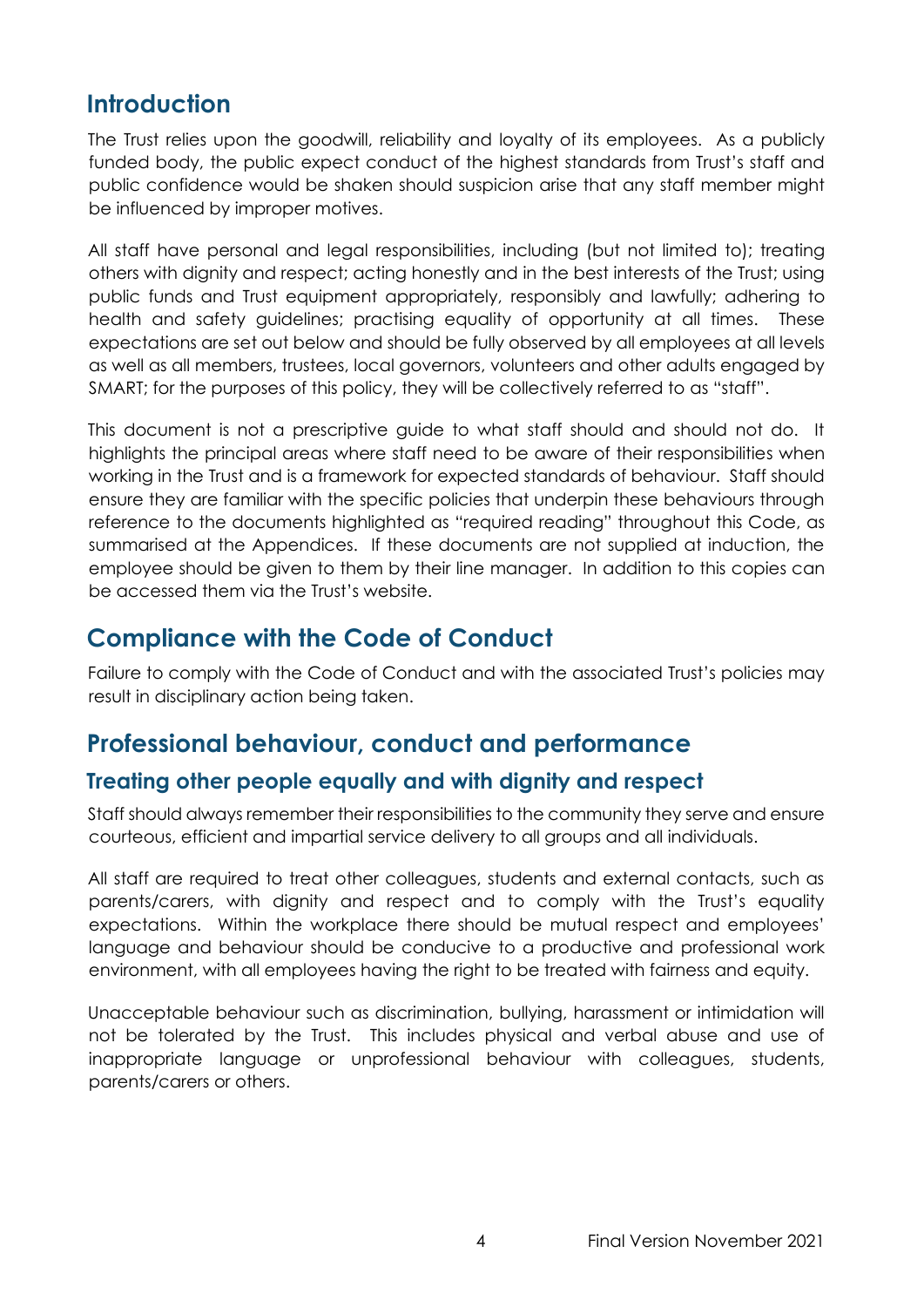## <span id="page-4-0"></span>**Appropriate relationships with children and young people**

Staff are expected to act in an open and transparent way that would not lead any reasonable person to suspect their actions or intent. Staff in academic settings are in a position of trust and have a duty to protect young people from discrimination and harm and to maintain appropriate professional boundaries. It is equally important for staff to avoid behaviour that might be misinterpreted by others in order to protect both children and young people and themselves. Staff are required to read and understand the Trust's policies on safeguarding and child protection, the DfE's Keeping Children Safe in Education (Part 1), ICT Acceptable Use Policy and the document "Guidance for safer working practice for those working with children and young people in education settings".

#### <span id="page-4-1"></span>**Professional conduct**

All staff are required to actively promote the ethos of the school at all times including the role modelling of positive relationships and praise for behaviours that support peers and learning.

Staff must not misuse or misrepresent their position, authority, status, power, qualifications or experience or bring the reputation of the Trust into disrepute. Such behaviour may lead to disciplinary action and where relevant, referral to the Teaching Regulation Agency or other professional bodies.

Staff are required to comply with reasonable instructions within their contractual duties, serve the Trust personally and faithfully, exercise reasonable care and skill in carrying out their work, abide by the law and not to disclose confidential information, including after their employment or engagement ends.

Staff are expected to comply with the Trust's Policies covering standards of timekeeping, attendance and leave of absence.

- Staff attendance policy
- Leave of absence
- Flexible working policy

## <span id="page-4-2"></span>**Criminal actions**

Trust staff must inform their Headteacher (or Local Governing Committee for the Headteacher, CEO for CBU staff and Trust Board for CEO) immediately if they are subject to a criminal conviction, caution, ban, police enquiry, investigation or pending prosecution. The Headteacher (or Local Governing Committee, CEO or Trust Board) will discuss this with the person in the context of their role and responsibilities in order to help safeguard children and other staff at the Trust.

#### <span id="page-4-3"></span>**Providing balanced views**

In discharging their duties, staff must take every reasonable step to be mindful of the authority they often have in the eyes of children and hence ensure that, should there be an occasion in which they share their own views or opinions they should ensure that children are provided with a balance overall and are aware what is opinion as opposed to fact.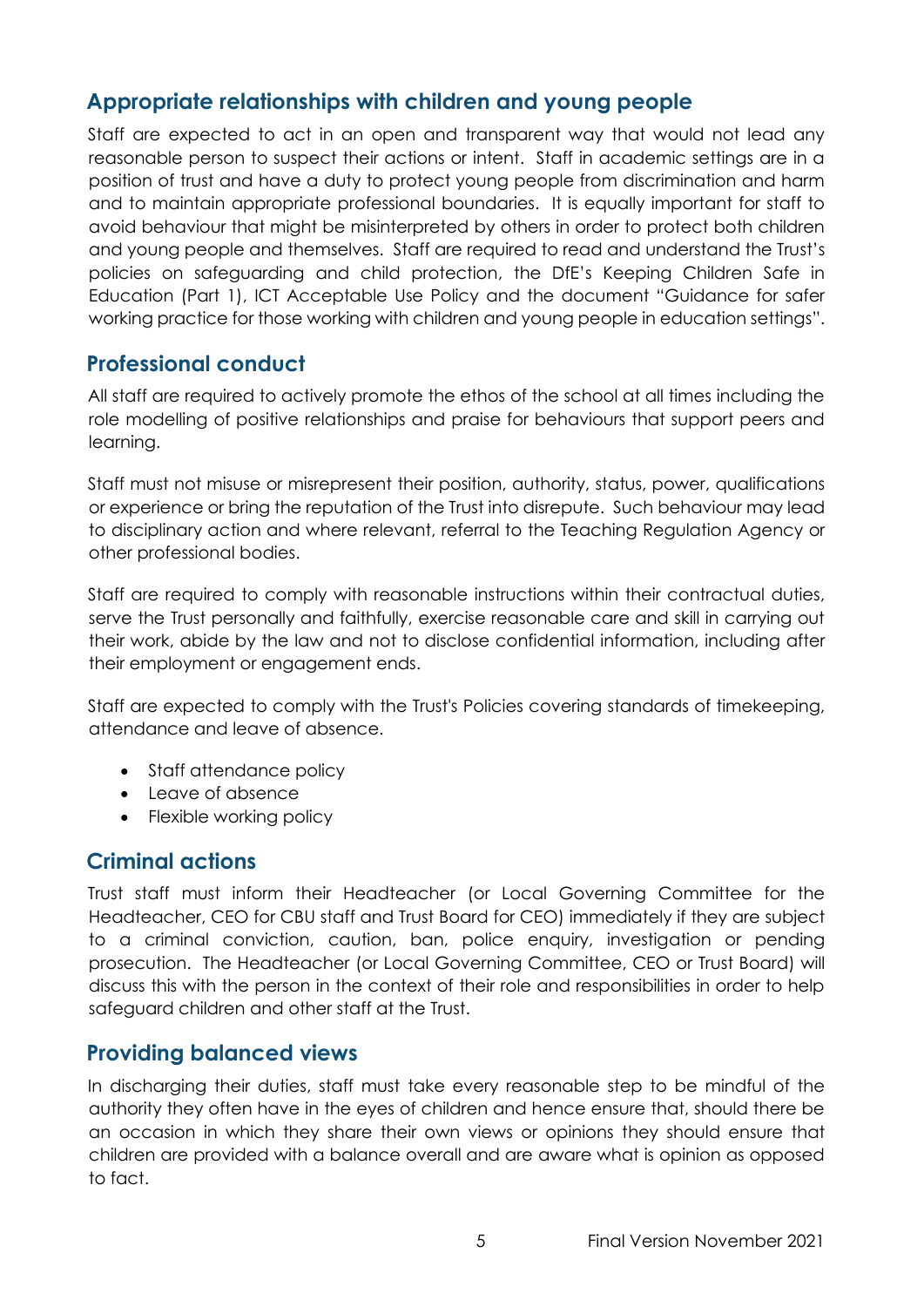## <span id="page-5-0"></span>**Personal appearance**

The Trust expects staff to observe a standard of personal appearance that is appropriate to the nature of the work undertaken, and which portrays a professional approach that the public will have confidence in.

## <span id="page-5-1"></span>**Gross misconduct**

Standards of conduct and performance are determined by senior management, but the list at Appendix 3, which is neither exclusive nor exhaustive, provides examples of offences that are normally regarded as gross misconduct and which could lead to dismissal. Please refer to the Disciplinary Policy for further information.

#### <span id="page-5-2"></span>**Common courtesies**

When staff are necessarily required to enter a classroom or talk to a member of staff in a learning space during a lesson, they should consider the needs of the learners, the teacher and other staff supporting the lesson with the aim of causing the minimum disruption, preferably waiting by the door to be invited in, or await the staff member to engage outside the classroom.

When staff are necessarily required to enter an office or other non-learning environment to talk to a colleague, they should consider the needs of their colleague, bearing in mind that staff are often engaged in work of a confidential nature, including phone calls, or may be working on complex issues that require clarity of thought. It is not appropriate to stand and listen while colleagues are engaged in phone calls or to interrupt staff. It is preferable to knock and wait to be invited in to the room or wait until it is convenient for your colleague to engage in conversation.

Required reading in support of this section, staff are required to read:

- Trust's Safeguarding and Child Protection Policy.
- DfE's Keeping Children Safe in Education (Part 1 all staff) (Part 2 members, Trustees, local governors, school leaders).
- (Teachers only) Teachers' Standards.
- Guidance for safer working practice for those working with children and young people in education settings.
- Discipline Policy
- Tier 1 Safeguarding Leaflet for their school.
- ICT Acceptable Use Policy for their role.
- Additional guidance/policies provided by the Trust, in particular Behaviour Policy and Positive Handling/Physical Restraint.

# <span id="page-5-3"></span>**Declaration of interests**

An employee is required to declare any pecuniary interests. Membership of a trade union or staff representative group would not need to be declared.

Staff should also consider carefully whether they need to declare to the Trust their relationship with any individual(s) where this might cause a conflict of interest with Trust activities, including recruitment or other personnel matters, for example, a relationship with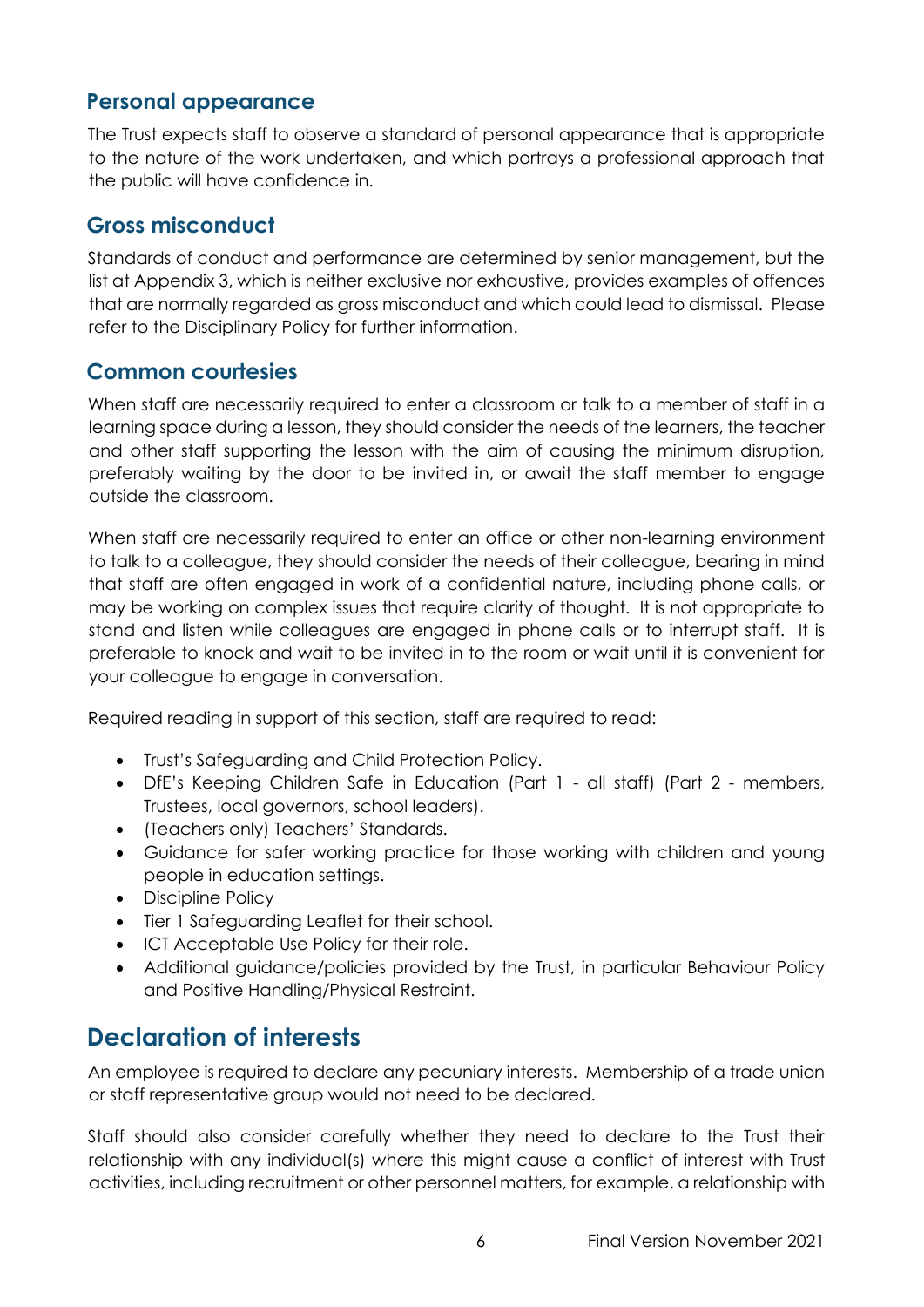a trustee, local governor, another staff member or a contractor who provides services to the Trust. Staff in this position should not be involved in any decision making process that could potentially benefit them, or the other person(s) involved, financially or materially.

Failure to make a relevant declaration of interest is a very serious breach of trust and therefore if staff are in doubt about a declaration, they are advised to take advice from the Trust or their trade union.

All declarations should be submitted in writing to the Headteacher or Clerk to the Trust Board on the Trust's Declaration of Interests Form at Appendix 1.

# <span id="page-6-0"></span>**Probity of records and other documents**

The deliberate falsification of documents is not acceptable. Where an employee falsifies records or other documents, including those held electronically, this will be regarded as a serious disciplinary matter and potentially a criminal offence.

# <span id="page-6-1"></span>**Financial inducements**

## <span id="page-6-2"></span>**Finance Policy**

All Trust staff must comply with the Trust's Finance Policy. Staff should familiarise themselves with these regulations: some of the principal staff requirements are summarised below.

## <span id="page-6-3"></span>**Financial interests**

All staff are required to declare any financial interests they have in companies or individuals from whom the Trust may purchase goods or services. The register is open to public inspection. The register should include all business interests such as directorships, share holdings or other appointments of influence within a business or organisation which may have dealings with the Trust. The disclosures should also include business interests of relatives such as a parent, spouse or family member or business partner where influence could be exerted over a member of staff by that person.

Staff should not deal in shares or other securities of any organisation when they have, in their possession as an employee or staff member, unpublished information which, if published, might affect the value of that organisation's share or other securities.

## <span id="page-6-4"></span>**Declaration of gifts**

Ordinarily gifts should be rejected, unless they are of negligible value (e.g. diaries, calendars, branded stationery). However, any gifts or hospitality in excess of £10 should be reported to the Chief Financial Officer (CFO) in order to protect the individual receiving the gift. This is particularly important where the person receiving the gift is a Trustee, Local Governor, a Budget Holder, has the ability to influence purchasing decisions or regularly receives reimbursement from the Trust for items other than travel expenses. Any gifts that are received should be declared in writing to the CFO on the Register of Gifts and Hospitality (Appendix 2) with the exception of those items specifically identified in sections 6.4 and 6.5 below. This document shall remain available for inspection by the Trust's auditors.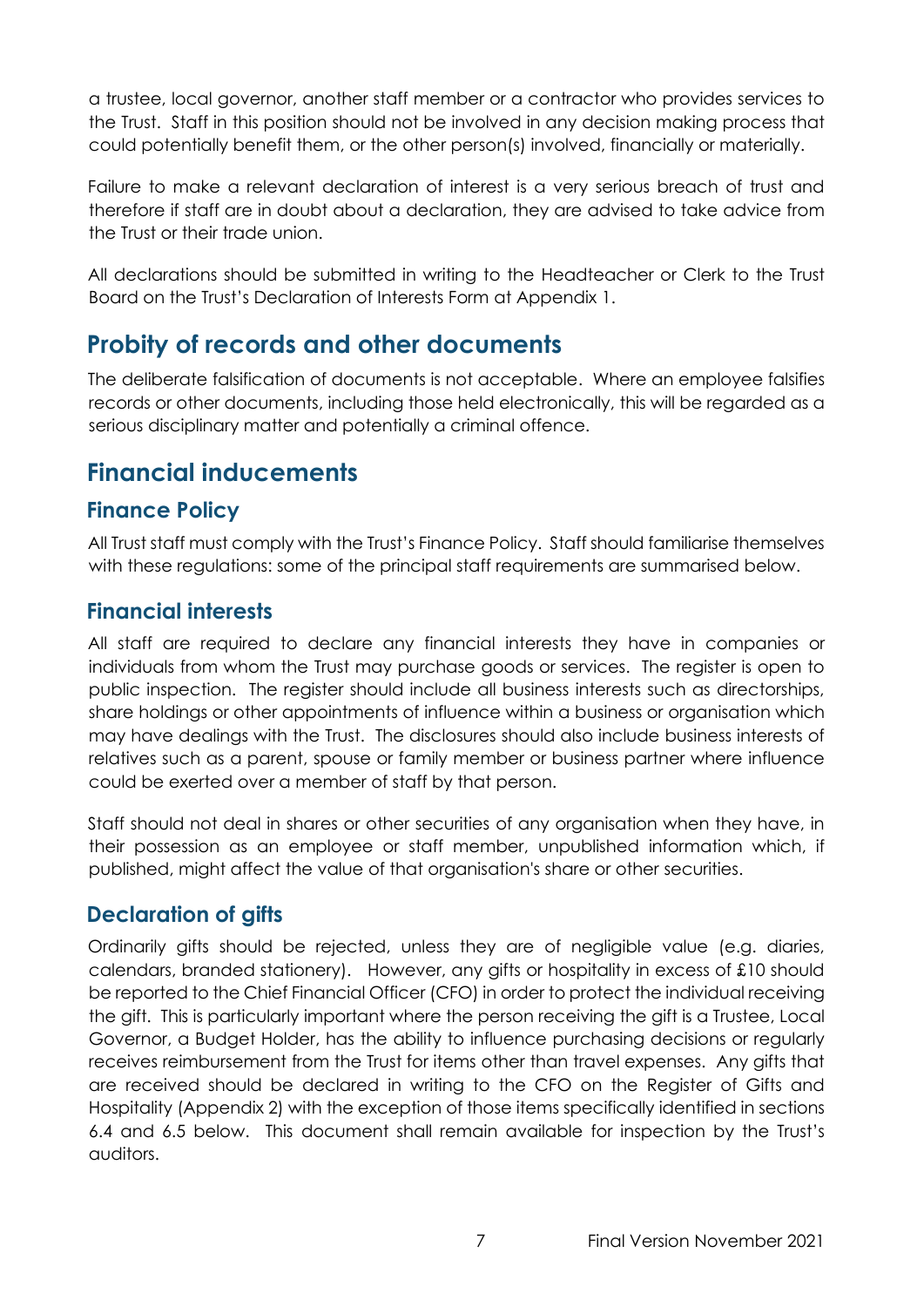# <span id="page-7-0"></span>**Gifts or hospitality to a member of staff or to a member of their immediate family**

Where a business contact or a contact seeking to have any dealings with the Trust offers a personal gift, personal payment or other incentive such as secondary employment to a staff member or to a member of their immediate family, these should not be accepted or should be returned with a suitable official letter sent via the Clerk. Such offers should be declared to the CFO and recorded in the Register of Gifts and Hospitality.

If it is not possible to return gifts, then the staff member who deals with that supplier should declare the gift to the CFO who will keep a record of it and decide how it is to be used. Such gifts remain the property of the Trust and should be included in the Register of Gifts and Hospitality. This document is available for all staff to request a copy at any time.

The only exceptions to these are:

- Low cost, functional items suitable for business use (rather than personal use) and displaying the supplier's logo e.g. diaries, calendars and pens. These items may be accepted and do not have to be included in the Register of Gifts and Hospitality.
- Gifts offered by parents or students to Trust staff to express their thanks, such as flowers or boxes of chocolates. However, only gifts with an individual value in the region of £20 or less may be accepted. Such gifts do not have to be declared in writing to the CFO or be included in the Register of Gifts and Hospitality.

For the avoidance of doubt staff must always refuse gifts of money.

Where hospitality in the form of meals and drinks is offered by a business contact, this is only acceptable where it forms part of a normal business meeting (for example, refreshments at training events or meals at evening meetings). Offers of hospitality to specific events, such as dinner or sporting event, should only be accepted after authorisation from the CFO. These should be approved where there is a clear and demonstrable benefit to the Trust and the hospitality would not expose the Trust to criticism that the business contract was exerting undue influence. These should be recorded in the Register of Gifts and Hospitality.

Visits by staff to exhibitions, demonstrations, conferences, business meals and social functions in connection with the Trust's business and authorised by the Trust, shall be at the Trust's expense.

Any bequests to a member of staff that arise through the provision of a Trust service by that staff member to the public should be declared as soon as possible to the CFO. The CFO will make enquiries into the circumstances surrounding the bequest and, in consultation with the Trust Board, shall determine whether or not the bequest was in any way improperly sought or encouraged by the member of staff and, consequently, would amount to misconduct.

For the avoidance of doubt, no bequest can be accepted by a member of staff.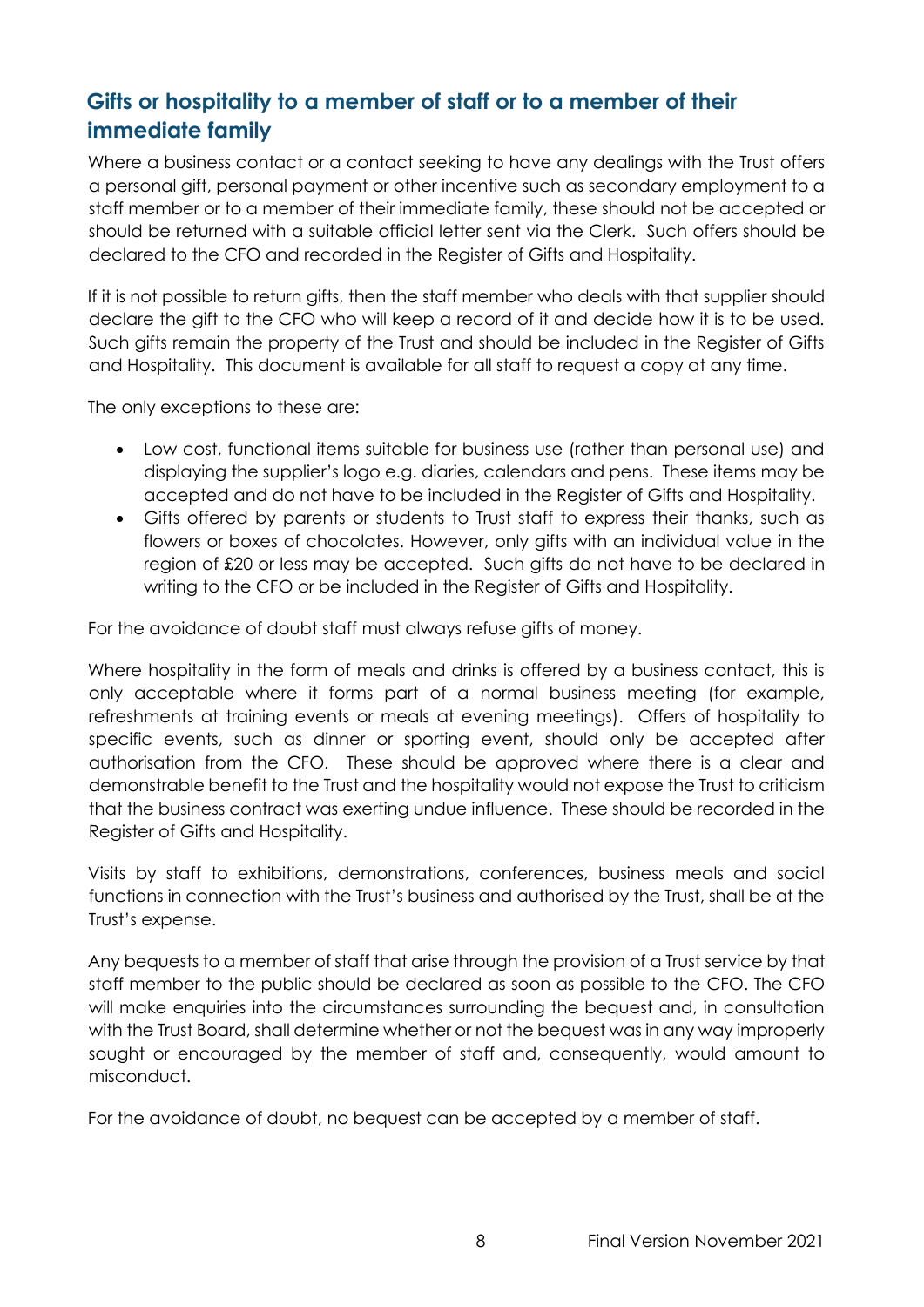#### <span id="page-8-0"></span>**Gifts or hospitality to the Trust**

Where a business contact sends a gift to the Trust (for example, a stationery supplier sending a gift), this should not be accepted and should be returned to the supplier with a letter from the Clerk. Such offers should be declared to the Governing Body and recorded in the Register of Gifts and Hospitality.

If it is not possible to return the gift, the employee who usually deals with the supplier should declare the gift to the CFO who will keep a record of it and decide how it is to be used. Such gifts remain the property of the Trust and should be included in the Register of Gifts and Hospitality.

The only exceptions to this are low cost, functional items suitable for business use (as opposed to personal use), such as diaries, calendars or pens, which may be accepted and do not have to be declared on the Register of Business Interests.

Gifts or vouchers are sometimes given as part of a sales promotion drive for a certain level of orders and become the property of the Trust; in managing these transactions, the overriding consideration must always be value for money and the best interests of the Trust.

Where the person or body offering the hospitality has a matter currently at issue or in dispute with the Trust then any offer of hospitality shall be refused.

#### <span id="page-8-1"></span>**Use of Trust contacts**

Apart from participating in concessionary schemes arranged by trade unions or other such groups for their members, staff shall not use Trust business contacts for acquiring materials or services at trade or discounted prices for non-Trust activities.

# <span id="page-8-2"></span>**Use of Trust premises and equipment**

Trust equipment and premises are available only for Trust-related activities and should not be used for fulfilment of another job or post or for excessive or regular personal use, unless authorised in writing and in advance by the CFO.

This includes photocopy facilities, stationery, telephones, computers, vehicles and premises. Any Trust equipment that is used outside of Trust premises, for example laptops, should be returned to the Trust when the employee leaves employment or upon request by the Trust.

# <span id="page-8-3"></span>**Other employment and private trading**

Staff are permitted to take up secondary employment outside the Trust, as long as the activity does not constitute a conflict of interest, adversely affect their primary employment at the Trust or exceed the legal maximum working week of 48 hours as defined by the Working Time Regulations.

The secondary employment must be undertaken outside the working hours of the employee's normal post and staff are required to keep their Headteacher (or the Local Governing Committee for the Headteacher, or CEO for CBU staff or Trust Board for CEO) informed of their employment at other organisations.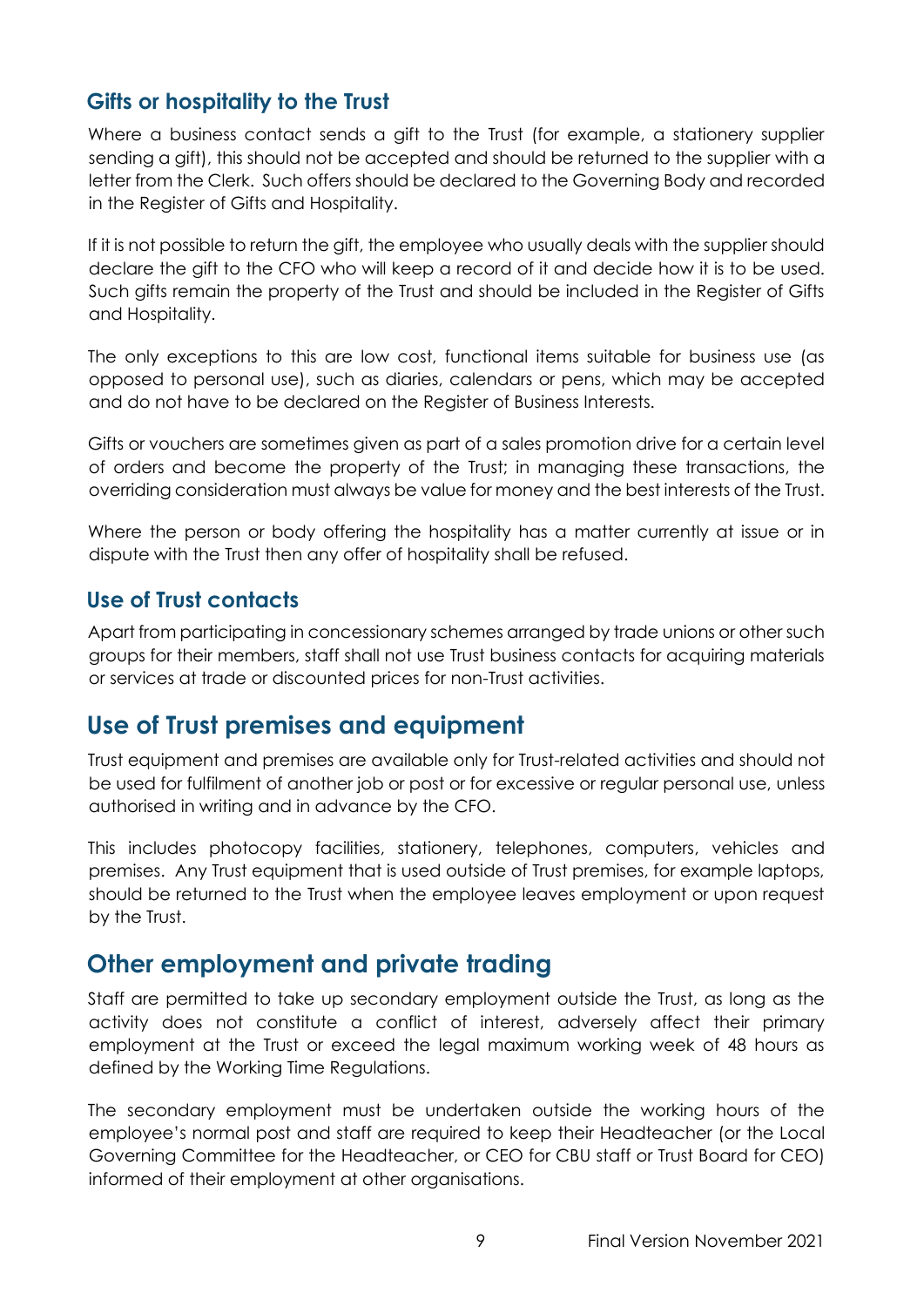Staff are not allowed to carry out private trading, including the posting and distribution of private trading literature, on the Trust's premises, while on Trust duties or via the Trust's websites or email system.

# <span id="page-9-0"></span>**Health, Safety and Wellbeing**

The Health and Safety at Work Act 1974 places a duty on staff whilst they are at work to take reasonable care for the health and safety of themselves and others; consequently staff are legally bound to comply with all safety rules and instructions set by the Trust and must adhere to the establishment's Health, Safety and Wellbeing policy, procedure and guidance and must ensure that they take every action to keep themselves and everyone on the Trust's premises or on Trust activities safe, well and free from harm.

This includes taking immediate safety action in a potentially harmful situation (either at the Trust premises or while off-site) by complying with statutory and Trust guidelines and collaborating with colleagues and the appropriate agencies.

# <span id="page-9-1"></span>**Substance use, misuse and abuse, including alcohol, prescribed medication and illegal drugs**

Possessing or taking illegal drugs or substances during working hours is unacceptable and will not be tolerated.

All staff are expected to attend work without being under the influence of alcohol, illegal drugs or other substances and without their performance being adversely impacted by the consumption of alcohol, drugs or other substances.

If substance use, misuse or abuse impacts on a staff member's working life, the Trust has the right to discuss the matter with the staff member and take appropriate action, having considered factors such as Health, Safety and Wellbeing, the Trust's reputation and public confidence.

Staff are encouraged to seek help as soon as they believe they have a problem; the Trust can make a referral to an Occupational Health provider, if necessary. Any such help or onward referral will be handled confidentially.

Staff taking prescribed drugs are required to advise their line manager if any such drugs are likely to have an adverse effect on, or in any way impair, their ability to drive, to use equipment, to use sound judgement or in any other way prevent them from fully and safely exercising their role as required by their employment or engagement with the Trust.

In line with industry standard practice, the Trust will not provide alcohol at events held on the Trust's property or use Trust funding to purchase alcohol.

Please see school policies covering Health, Safety and Wellbeing for further information.

# <span id="page-9-2"></span>**Use of communication systems**

For each of the following rules which apply to all forms of electronic communication including phones, computers and any other device which can be used for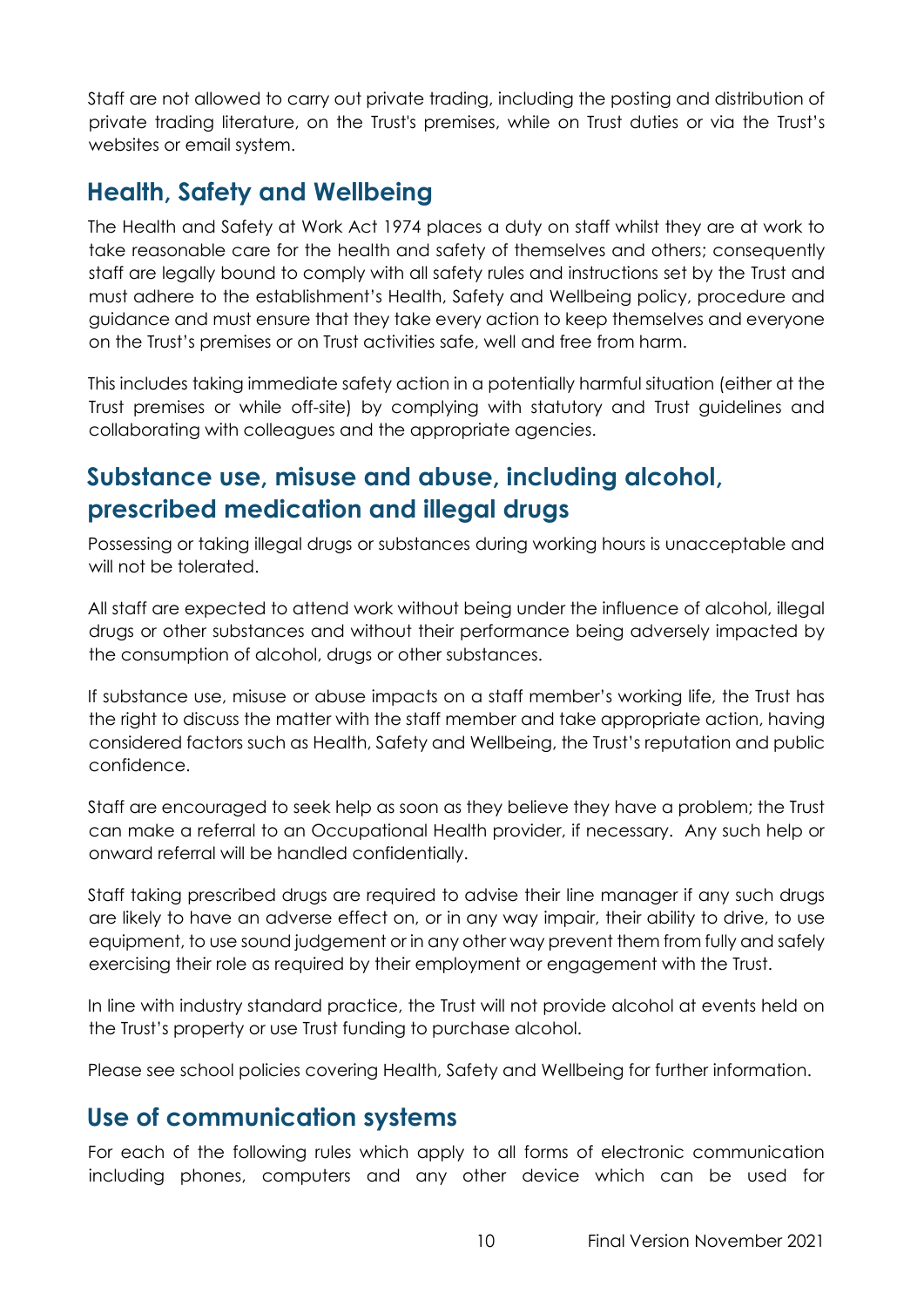communication, the Headteacher reserves the right to grant permission in individual cases.

Please refer to the Staff Acceptable Use Policy (AUP) for further details but key points are highlighted below.

All staff will keep all passwords secure and instruct students to do the same. Staff must never share a password. Passwords that may be known by others must be changed immediately. Staff remain responsible if others log in to any site using their username and password unless they have been hacked through no fault of their own.

Staff must electronically lock their computer or phone, or log out if it is left unattended and insist students do the same. Any confidential information printed out must be labelled as such, protected and finally shredded or otherwise permanently destroyed.

Staff will return all portable IT equipment to a secure location, locked cupboard or to IT support when not in use.

Staff must never contact a student using their personal phone or give a student their personal number. A 'School' phone is a mobile or line owned and monitored by the school and should be used.

Staff must only ever use 'school' online accounts to contact any student directly. A 'school' online account is any system owned by the school such as email and O365 or any site which has been set up with at least two staff as administrators with full access, one a post holding teacher. E.g. Twitter is fine if staff don't directly message a student and posts are respectable and appropriate. To use Facebook educationally, staff need to set up a 'school' account overseen by another member of staff. Staff must lock down personal accounts so that only minimal information can be accessed by students. Please ask a senior member of staff for specific advice about any site.

Staff will enforce the student AUP correctly and keep up to date with any changes which will be communicated to them.

Staff must not use working hours for any personal IT use. All staff can use school IT equipment on site and off site including at home. During working hours, IT cannot be used for personal browsing, personal shopping, personal gaming, personal advertising through the school email system or personal social media.

Staff must never knowingly infringe copyright or endorse or encourage others to do so.

Staff must understand that any files or media created, uploaded or downloaded using school software, network or equipment remains the property of the school and may be monitored or withdrawn at any time without notice. For additional security, if it is felt necessary to view staff browsing history or files without their permission then this will only be done by the Network Manager under direct request from the Headteacher or the Deputy in charge of eSafety.

If staff become aware of any member of staff accidently or knowingly breaking this code they must immediately inform a senior leader.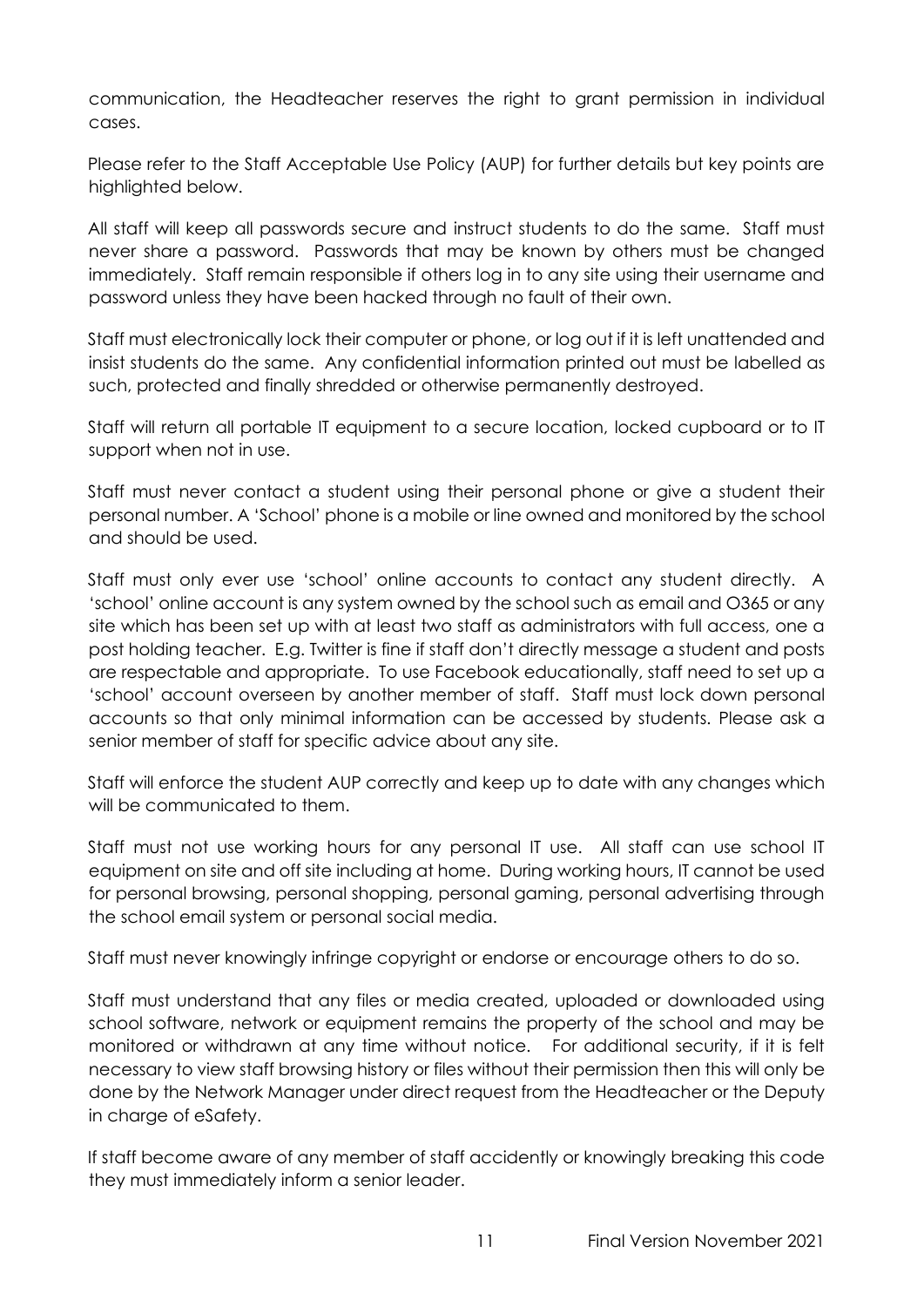Staff must understand eSafety is everyone's responsibility and must regularly role model safe use. They should encourage students to use ICT wherever it helps learning, and keep trying new approaches as they arise so that not only do students benefit from ICT but also from regular repeated messages that reinforce safe use.

Inappropriate use of e-mail and internet systems also includes viewing, publication or circulation of illegal or offensive material, viewing, publication or circulation of junk mail, including chain letters, jokes or large attachments, gambling or gaming; breaches could be treated as disciplinary matters.

Staff who receive inappropriate communications should inform their Headteacher or their line manager immediately.

# <span id="page-11-0"></span>**Confidentiality**

All staff at the Trust come into contact with a significant volume of data and information in relation to students, staff, Trust activities and many other matters. For personal and sensitive personal information there is an obligation for all staff to adhere to the requirements of data protection legislation.

No proceedings of any Committee meeting taken in confidence, including the content of any data, document, paper, report nor the contents of any document before any Committee in confidential session should be disclosed to the public, unless required by law, or expressly authorised by the Trust Board.

## <span id="page-11-1"></span>**Managing data**

Under data protection legislation staff are required to collect, maintain and securely dispose of personal and sensitive personal information in a responsible manner. E.g. via the school secretary.

Staff are to take appropriate steps to assure the accuracy of all information held by the Trust which they have a responsibility for managing.

## <span id="page-11-2"></span>**Disclosing data**

Staff should only disclose information on a need to know basis and should therefore not disclose sensitive information about the Trust, its students or its staff to other parties, for example, parents/carers, colleagues or internet blogs. There are particular exceptions to this; for example, disclosure of suspected or alleged abuse of a student to the relevant authorities, discussion with a person accompanying or representing an employee in a formal meeting or disclosure under the Whistleblowing procedure.

There are circumstances in which staff are obliged to release certain information, for example, in response to a data subject access request or providing student data to those with parental responsibility seeking information about student progress; in every case staff must confirm the entitlement before releasing the information.

Please refer to the separate 'Data Management policy' covering GDPR regulations

All communication with the media must be directed through the Headteacher or CEO.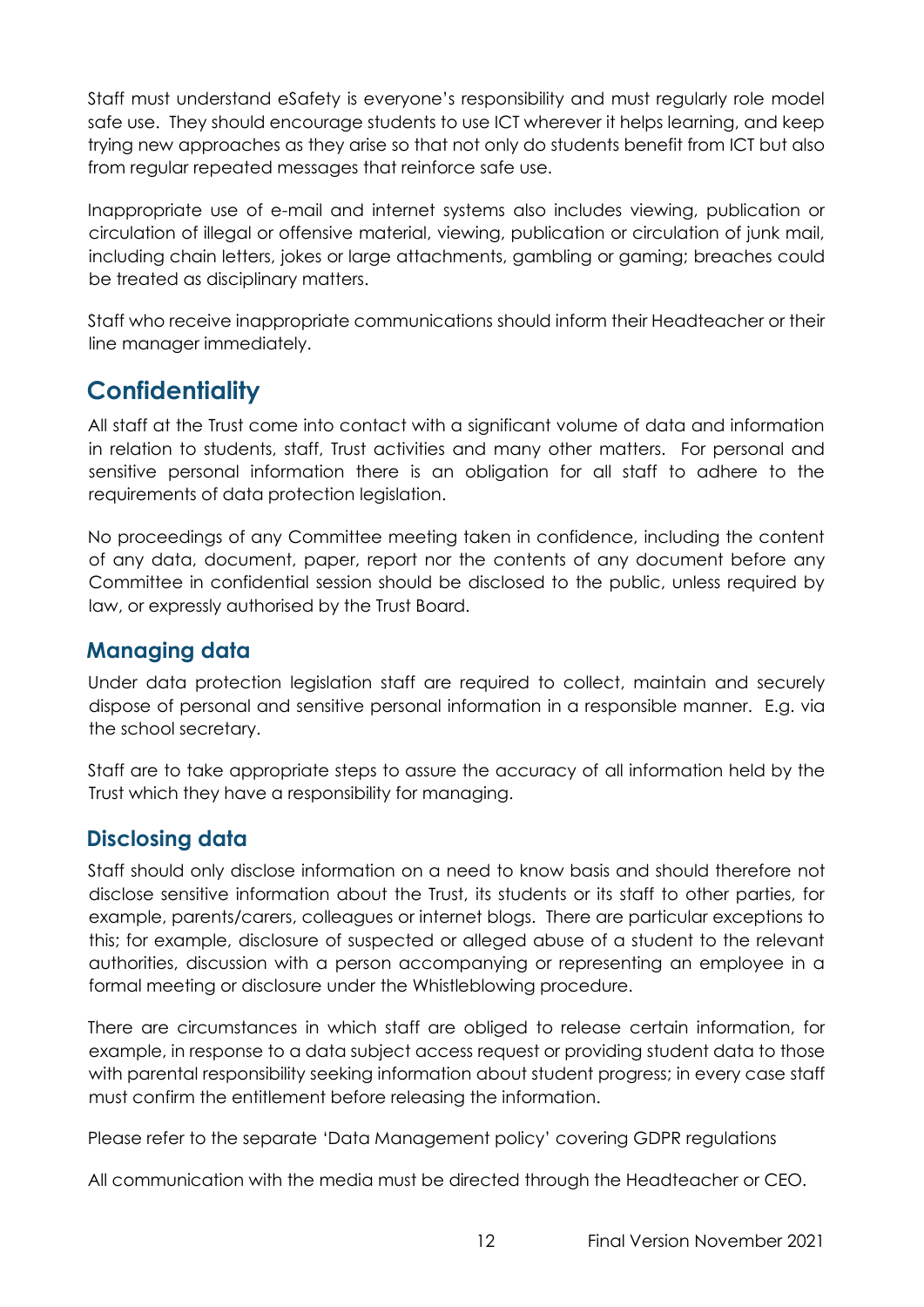# <span id="page-12-0"></span>**Protecting the anonymity of teaching staff**

Through an amendment to the Education Act 2002, reporting restrictions are in force to protect the anonymity of teachers facing allegations of criminal offences where the victim of the alleged offence is a registered student at the school.

Great care must be exercised in maintaining confidentiality when allegations are made in order to protect teachers against malicious and potentially career ending claims from students, colleagues or parents. The reporting restrictions prohibit details that are likely to lead the public to identify a teacher as the subject of an allegation from being included in any publication. A publication includes any speech, writing, relevant programme or other communication in whatever form, which is addressed to the public at large or any section of the public. The reporting restrictions will only cease to apply if the teacher is formally charged with the offence, an order dispensing with the restrictions is made by the magistrates' court or the teacher voluntarily waives their anonymity.

Any breach of the reporting restrictions will constitute a criminal offence and the party responsible for the publication identifying the teacher will be liable to a substantial fine.

## <span id="page-12-1"></span>**Access to data**

Everyone has the right to request access to data that is held about them and such requests should be made to their Headteacher who will address the request in conjunction with the Trust's Data Protection Officer.

# <span id="page-12-2"></span>**Copyright**

Copyright legislation is displayed next to photocopier machines and staff are required to adhere to the guidance provided about use of educational resources.

All records, documents and other papers which relate to the Trust's business, and which are made by staff in the course of employment or engagement are the property of the Trust. The copyright on all such original records, documents and papers (including copies and summaries thereof) belong to the Trust.

If a member of staff is creating a resource in their own time which they intend to sell commercially they can request to be granted permission by the Headteacher to trial the resource during their employed hours without loss of personal copyright.

# <span id="page-12-3"></span>**Confidential reporting procedure (Whistleblowing)**

The Trust is committed to the highest possible standards of openness, probity and accountability, and expects staff who have serious concerns about any aspect of the Trust's work to come forward and voice their concerns, including via the confidential reporting procedure. Please refer to the Trust whistleblowing policy for further guidance).

Staff who fail to report their concerns may become implicated themselves and consequently the Trust may treat failure by a staff member to report such matters as a serious matter which could lead to disciplinary action, as could be the case should a person makes an allegation frivolously, maliciously or for personal gain. Additionally, the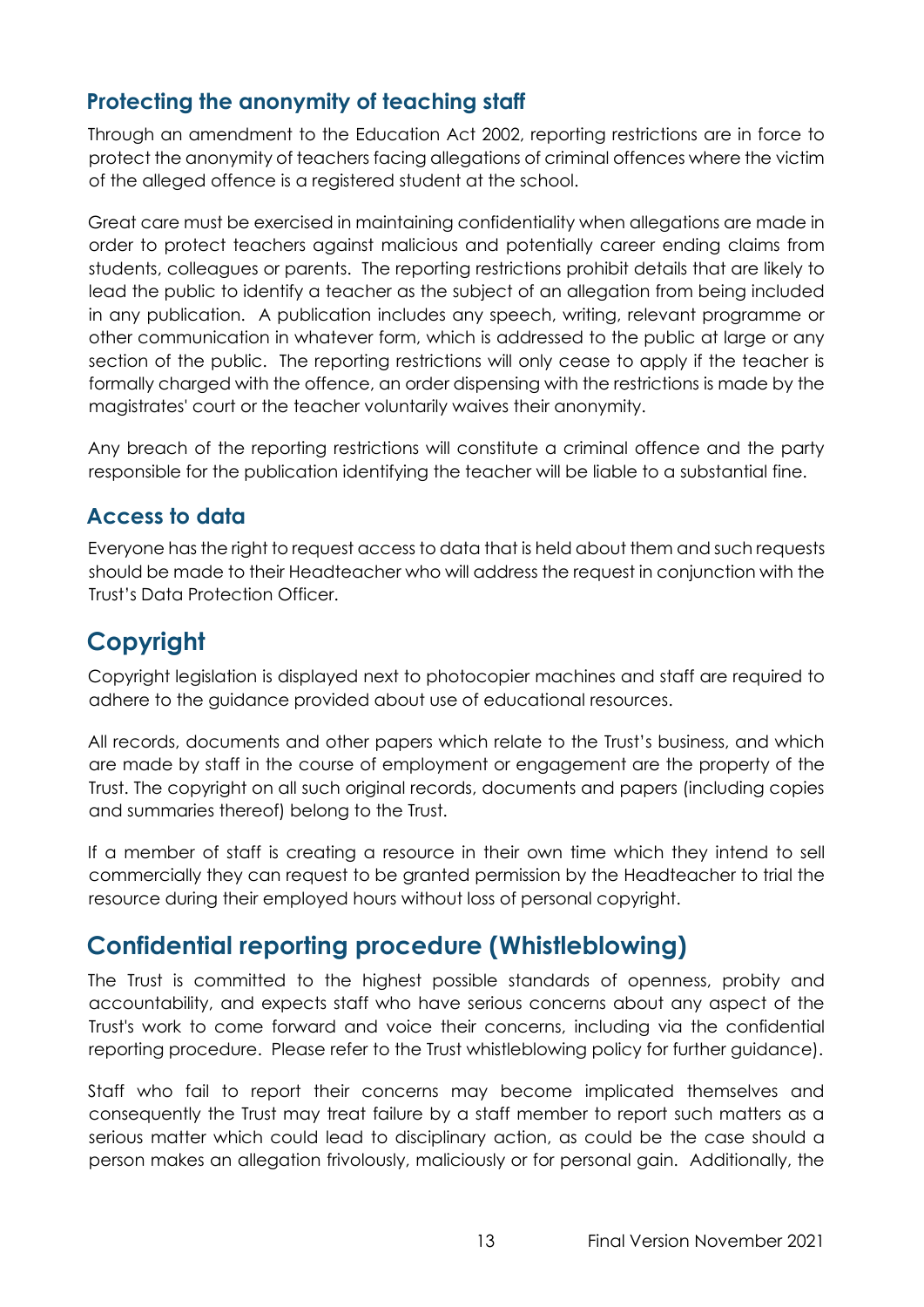Trust may take action against someone who places confidential information into the public domain when it is unreasonable for that person to do so.

Staff must assist in any investigation or hearing into suspected misconduct.

# <span id="page-13-0"></span>**Patents and inventions**

Any matter, or thing capable of being patented under the Patents Act 1977, made, developed or discovered by a member of staff, either alone or with others, whilst in the performance of their duties for the Trust should be disclosed to the Trust through the CFO and, subject to the provisions of the Patents Act, it will belong to and be the absolute property of the Trust.

# <span id="page-13-1"></span>**Key contact**

SMART HR Trustee c/o Liskeard School and Community College Luxstowe Liskeard PL14 3EA Tel: 01579 325732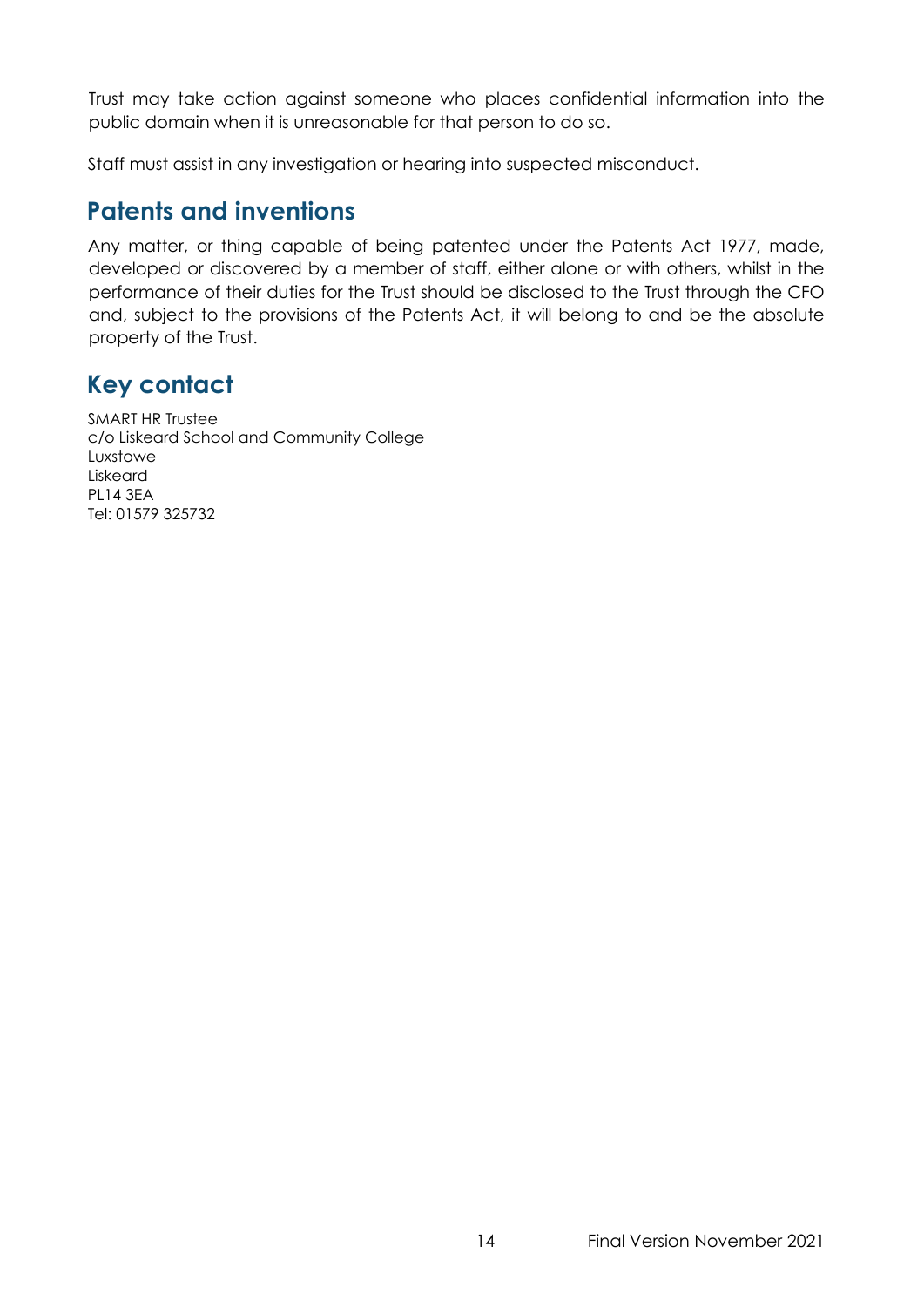# <span id="page-14-0"></span>**Appendices**

- 1. Register of business interests staff declaration form.
- 2. Register of gifts and hospitality staff declaration form.
- 3. Gross misconduct.
- 4. Summary of required reading and declaration.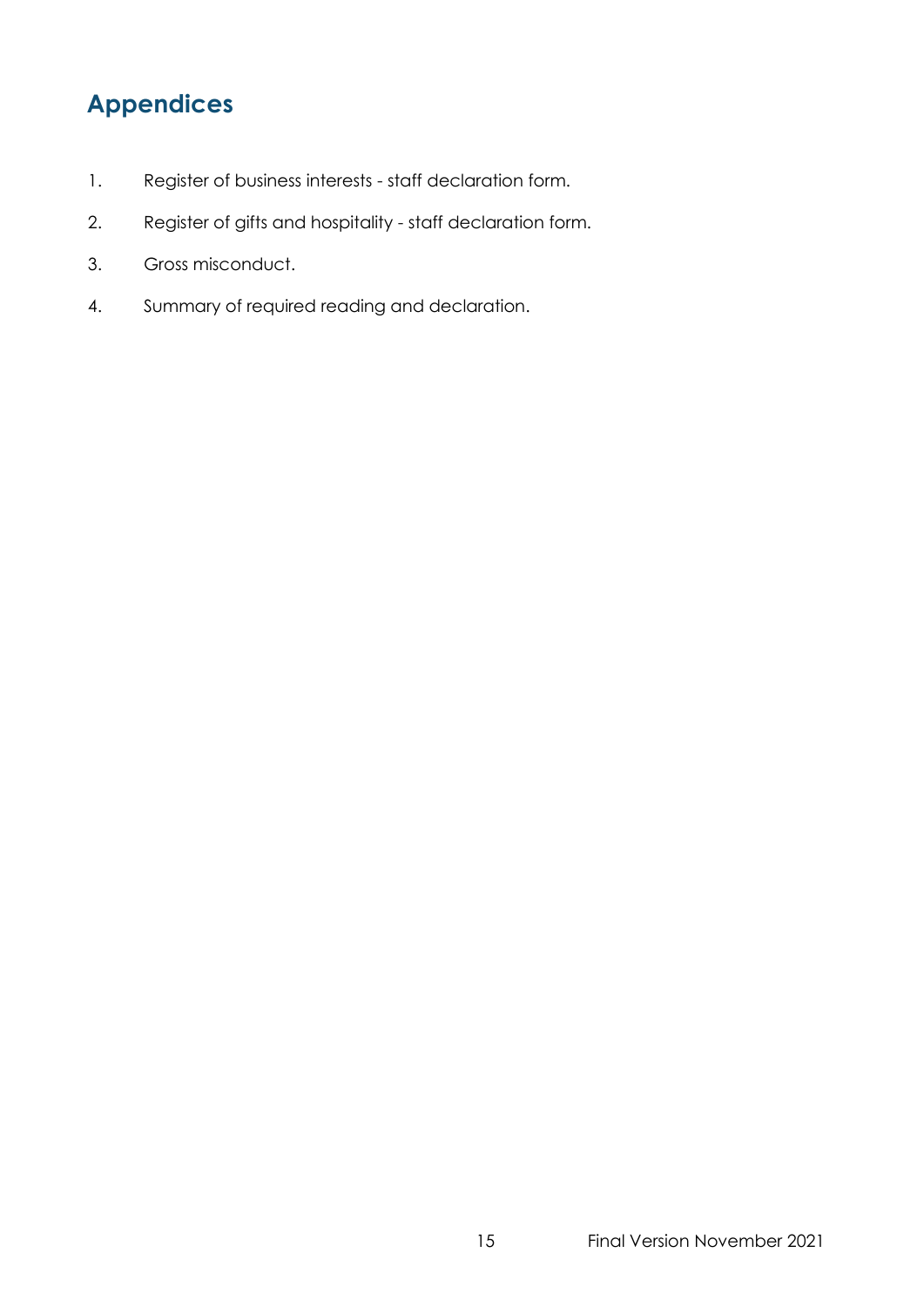

#### **South East Cornwall Multi Academy Regional Trust**

<span id="page-15-0"></span>A company limited by guarantee, registered in England and Wales, No: 7542166, an exempt charity. **RELATED PARTIES DECLARATION**

| Name                                                           |                      |                |                    |
|----------------------------------------------------------------|----------------------|----------------|--------------------|
| Address                                                        |                      |                |                    |
| <b>Job Title within SMART</b>                                  |                      |                |                    |
|                                                                | Name of Organisation | Date commenced | Nature of Business |
| Other directorships                                            |                      |                |                    |
| Trusteeships                                                   |                      |                |                    |
| Shareholdings                                                  |                      |                |                    |
| Other interests                                                |                      |                |                    |
| Interests of spouse/domestic<br>partner                        |                      |                |                    |
| Interests of dependants<br>or<br>domestic partner's dependants |                      |                |                    |

I confirm that the above is a complete and accurate record of my current business and related interests and that I will update this form if any changes arise before 31st August 2022.

These details have been provided in order to assist in the compilation of the related party transaction disclosures in the year end statutory accounts. Where there have been no material transactions with any of my business interests, no disclosure is required.

I will make the CFO (Chief Financial Officer) aware of any changes with regard to the above.

#### ADDITIONAL AUDIT CONFIRMATIONS

- 1. Are you aware of any instances of suspected, alleged or actual fraud taking place in the period from 1 September 2021 to date? **YES / NO**
- 2. Are you aware of any legal action being made against the Academy Trust or where the Academy Trust is pursuing legal action against another party? **YES / NO**
- 3. Are you aware of any significant events taking place during the period that you feel the auditors should be aware of? **YES / NO**
- 4. Have you been banned as acting as a Trustee of a charity or a Director of a company during the period from 1 September 2021 to date? **YES / NO**

| ∽<br>olu |  |
|----------|--|
|----------|--|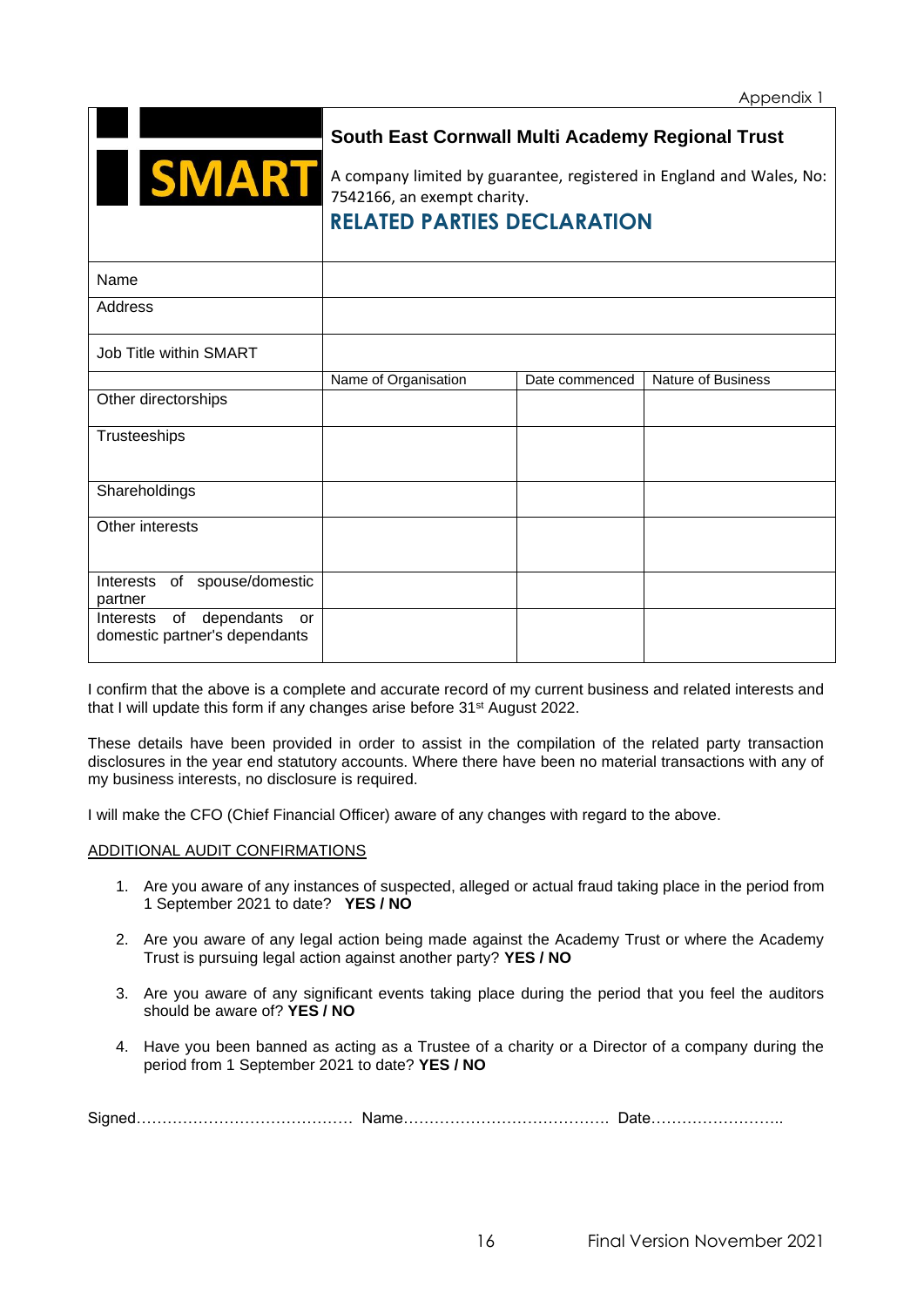

## <span id="page-16-0"></span>**Register of Gifts and Hospitality**

#### **Staff Declaration Form**

#### *SMART Finance Policy - 4.5 Gifts and Hospitality:*

*Ordinarily gifts from suppliers should be declined, unless they are of negligible value (eg. branded stationery). However, any gifts or hospitality in excess of £10 should be reported to the Business Manager/ Client Manager in order to protect the individual receiving the gift. This is particularly important where the person receiving the gift is a Trustee, Governor or budget holder and has the ability to influence purchasing decisions or regularly receives reimbursement from the Multi Academy Trust for items other than travel expenses.*

*Staff members are required to complete a register of gifts and hospitality form. This will detail any acceptance of gifts, hospitality, awards, prizes or any other benefit which might be seen to compromise their personal judgement or integrity. Staff have a responsibility to inform the Trust of any changes.*

#### **Declaration:**

I wish to declare the following information in accordance with the SMART Board's requirements that a Register of Gifts and Hospitality should be maintained. You should provide full details of your declaration below, including a **nil** return:

| Declaration of gifts and hospitality       |           |                                     |
|--------------------------------------------|-----------|-------------------------------------|
| gift<br>Date<br>or<br>hospitality received | From whom | Details of gift or hospitality      |
|                                            |           | (e.g. description, value, disposal) |
|                                            |           |                                     |
|                                            |           |                                     |
|                                            |           |                                     |
|                                            |           |                                     |
|                                            |           |                                     |
|                                            |           |                                     |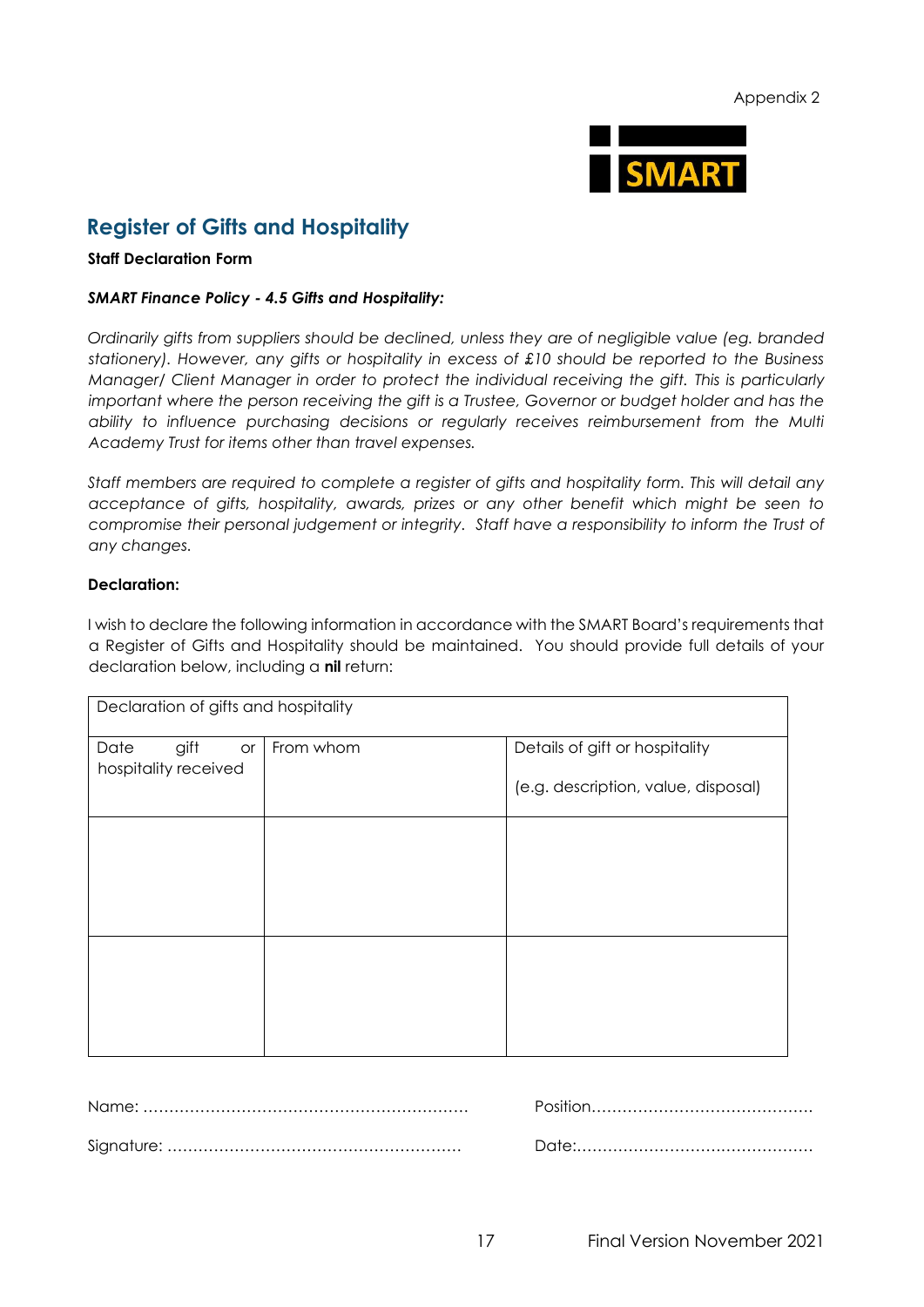# <span id="page-17-0"></span>**Definition of terms**

#### *Gross misconduct*

Gross misconduct is a serious breach of contract either a deliberate and wilful repudiation of those terms or an act of gross negligence: misconduct, which in the Trust's opinion, is likely to prejudice our reputation or irreparably damage the working relationship and trust between the Trust and you and hence is serious enough to overturn the contract between employer and employee. It will normally lead to dismissal without notice or pay in lieu of notice but other sanctions may be considered by the Trust to be more appropriate especially in the cases of first offence. The following list is not exhaustive, but examples of gross misconduct can include:

a. inappropriate conduct with children or young people, including failing to maintain appropriate professional boundaries;

b. serious failure to follow our safeguarding and child protection procedures;

c. bullying, harassment or discrimination related to any of the protected characteristics;

d. serious or repeated breaches of health and safety requirements;

e. physical assaults on or intimidation of or threats to or harassment of a colleague, student or member of the public;

f. unauthorised removal of Trust property or equipment, or malicious damage to Trust property or equipment;

g. criminal offences that in our opinion may undermine your ability to do your job or adversely affect internal relations, staff or students;

h. theft or dishonesty at work;

i. fraud or forgery, including falsification of documents such as expense claims or students' work;

j. possessing or being under the influence of alcohol, illegal drugs or other substances during working hours within the context of Academy policies covering Health, Safety and Wellbeing of staff

l. publishing material and/or content which is inconsistent with the expectations of this code of conduct.

m. serious negligence or a serious or deliberate breach of your contract of employment;

n. serious or repeated failure to comply with contractual instructions, or any other serious act of insubordination.

o. abuse of authority, position, power or status.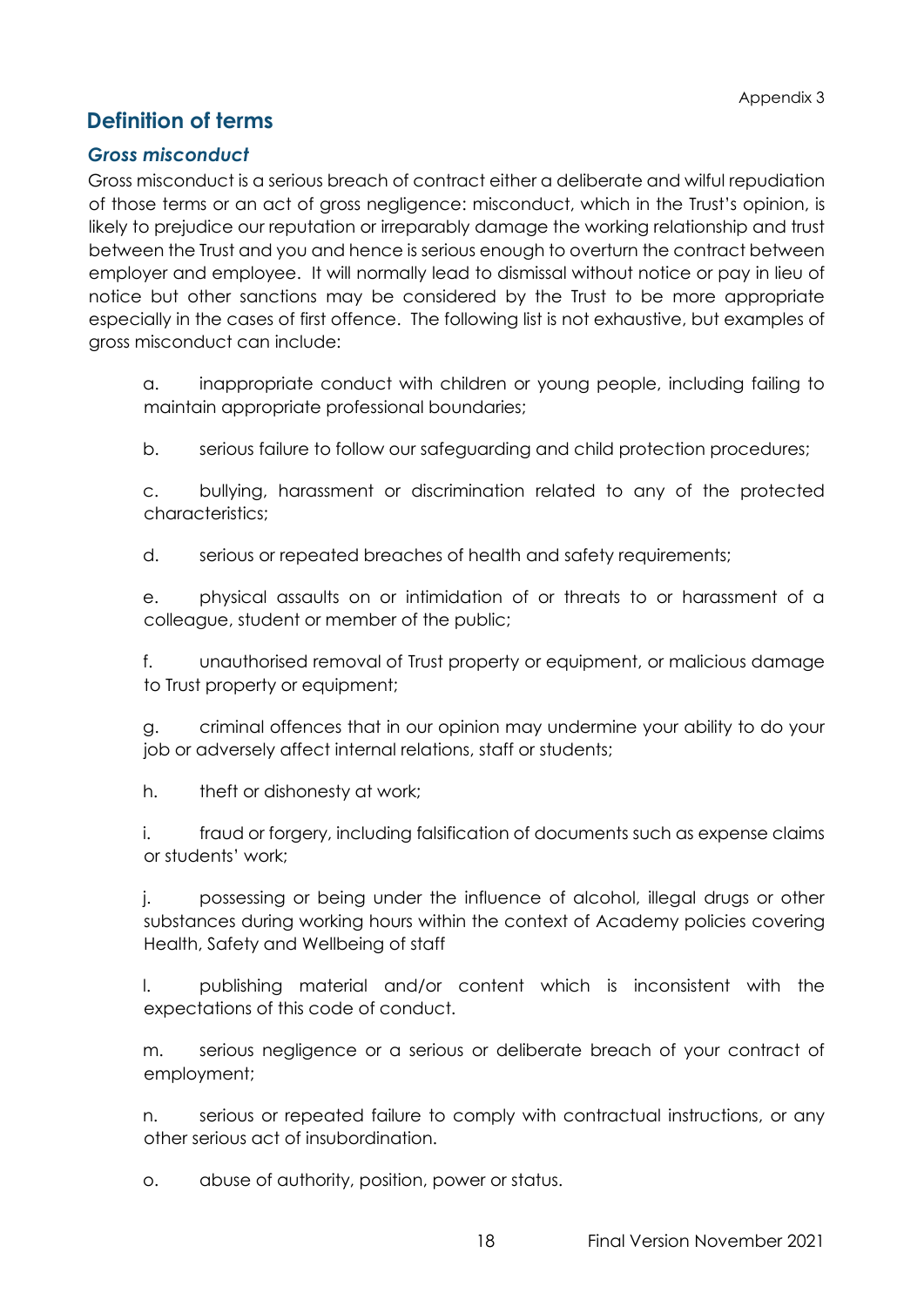#### *Harassment*

Harassment is any unwanted conduct which has the purpose or effect of:

- (a) violating a person's dignity; or
- (b) creating an intimidating, hostile, degrading, humiliating or offensive environment for them.

It also includes treating someone less favourably because they have submitted or refused to submit to such behaviour in the past.

Unlawful harassment may involve conduct:

- (a) related to a protected characteristic (for full details, please refer to the Academy's Public Sector Equality Duty) including Age, Race, Disability, Religion or belief, Gender, Sexual Orientation, Gender Reassignment, Pregnancy and Maternity, Marriage and Civil Partnerships.
- (b) of a sexual nature (sexual harassment).

Harassment is unacceptable even if it does not fall within any of these categories.

A person may be harassed even if they were not the intended "target". For example, a person may be harassed by racist jokes about a different ethnic group if they create an offensive environment for him/her. Harassment may also occur even if an individual does not have a protected characteristic, but another individual engages in unwanted conduct towards them because:

- (a) they perceive the recipient to have a protected characteristic; or
- (b) they are associated with a person who does have a protected characteristic.

A single incident can amount to harassment although first-time conduct which unintentionally causes offence will not usually be harassment. However, it will become harassment if the conduct continues after the recipient has made it clear, by words or conduct, that such behaviour is unacceptable to him/her.

#### *Bullying*

Bullying is offensive, intimidating, malicious or insulting behaviour involving the misuse of power that can make a person feel vulnerable, upset, humiliated, undermined or threatened. Power does not always mean being in a position of authority, but can include both personal strength and the power to coerce through fear or intimidation.

Legitimate, reasonable and constructive criticism of a worker's performance or behaviour or reasonable instructions given to workers in the course of their employment, will not amount to bullying on their own. It is also recognised that differences of opinion, outbursts of bad temper etc. may occur from time to time in any normal working environment. If necessary staff can raise issues through the grievance procedure.

**Examples of bullying and harassment.** Bullying and harassment can take the form of physical, verbal and non-verbal conduct. Employees should always consider whether their words or conduct could be offensive. Conduct may be harassment or bullying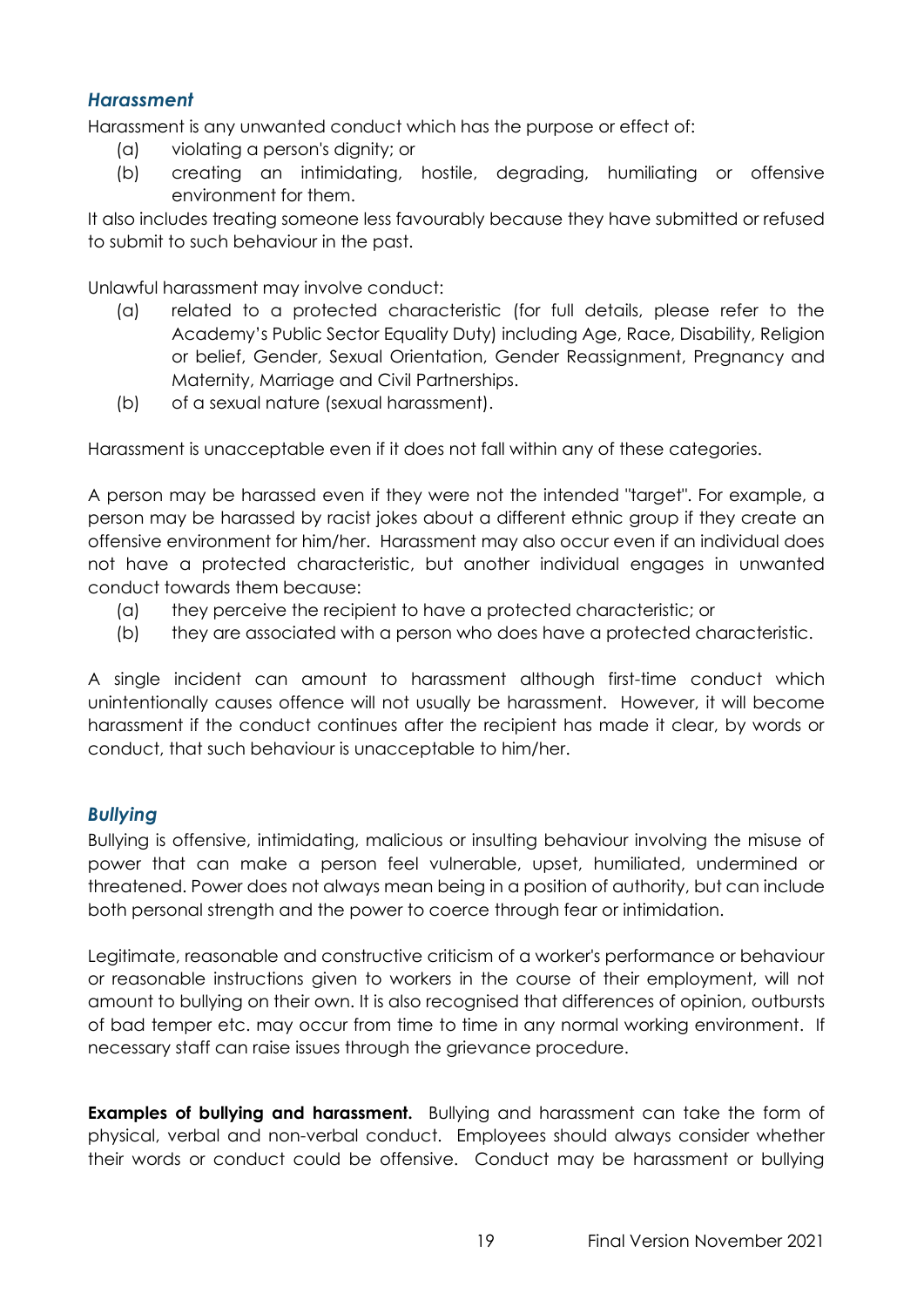whether or not the person behaving in that way intends to offend. Examples of unacceptable conduct include:

- unwanted physical conduct including touching, pinching, brushing past someone, invading their personal space, and more serious forms of physical or sexual assault;
- unwelcome sexual advances or suggestive behaviour or suggestions that sexual favours may further a career or that a refusal may hinder it;
- continued suggestions for social activity after it has been made clear that such suggestions are unwelcome;
- sending or displaying material that is pornographic or that some people may find offensive (including e-mails, text messages, video clips and images sent by mobile phone or posted on the internet);
- offensive or intimidating comments or gestures, or insensitive jokes or pranks;
- jokes or comments about an individual's age, disability, sexual orientation or religion, or derogatory or stereotypical remarks about a particular ethnic or religious group or gender or any protected characteristic;
- ignoring or shunning someone, for example, by deliberately excluding them from a conversation, a workplace social activity or from meetings;
- shouting at, being sarcastic towards, ridiculing or demeaning others;
- physical or psychological threats;
- overbearing and intimidating levels of supervision;
- inappropriate and/or derogatory remarks about someone's performance;
- abuse of authority, power or status by those in positions of seniority.